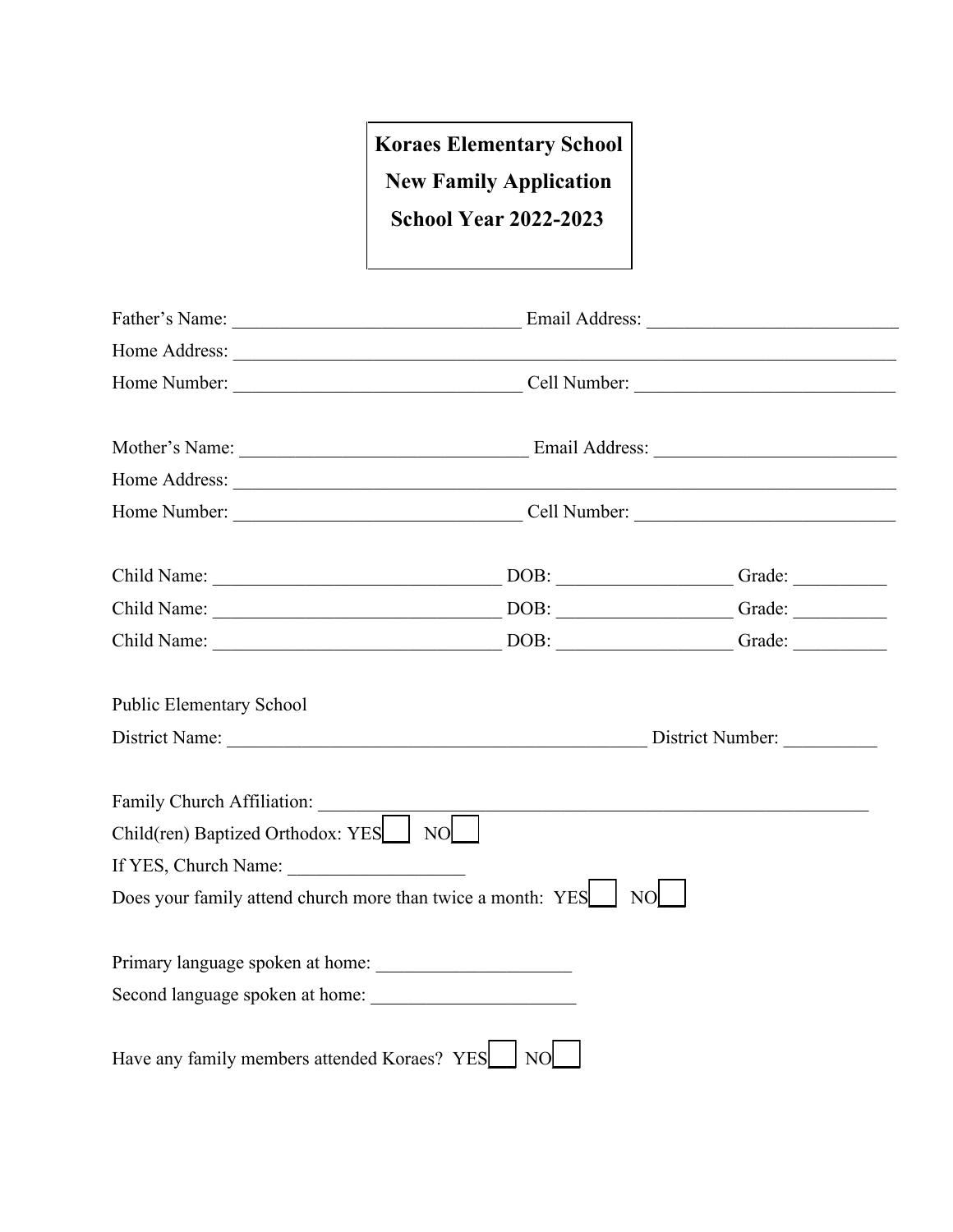If YES, please write the names of those who attended and the graduation year.

Why is an Orthodox education important to your family?

Please explain the reason(s) for choosing Koraes Elementary School as the education choice for your child(ren).

\_\_\_\_\_\_\_\_\_\_\_\_\_\_\_\_\_\_\_\_\_\_\_\_\_\_\_\_\_\_\_\_\_\_\_\_\_\_\_\_\_\_\_\_\_\_\_\_\_\_\_\_\_\_\_\_\_\_\_\_\_\_\_\_\_\_\_\_\_\_\_\_\_\_\_\_\_\_\_\_\_\_\_\_

\_\_\_\_\_\_\_\_\_\_\_\_\_\_\_\_\_\_\_\_\_\_\_\_\_\_\_\_\_\_\_\_\_\_\_\_\_\_\_\_\_\_\_\_\_\_\_\_\_\_\_\_\_\_\_\_\_\_\_\_\_\_\_\_\_\_\_\_\_\_\_\_\_\_\_\_\_\_\_\_\_\_\_\_

What are your expectations for Koraes Elementary School?

How did you hear about Koraes Elementary School?

Were you referred by a current Koraes family? YES  $\Box$  NO $\Box$ 

If YES, please write the family name.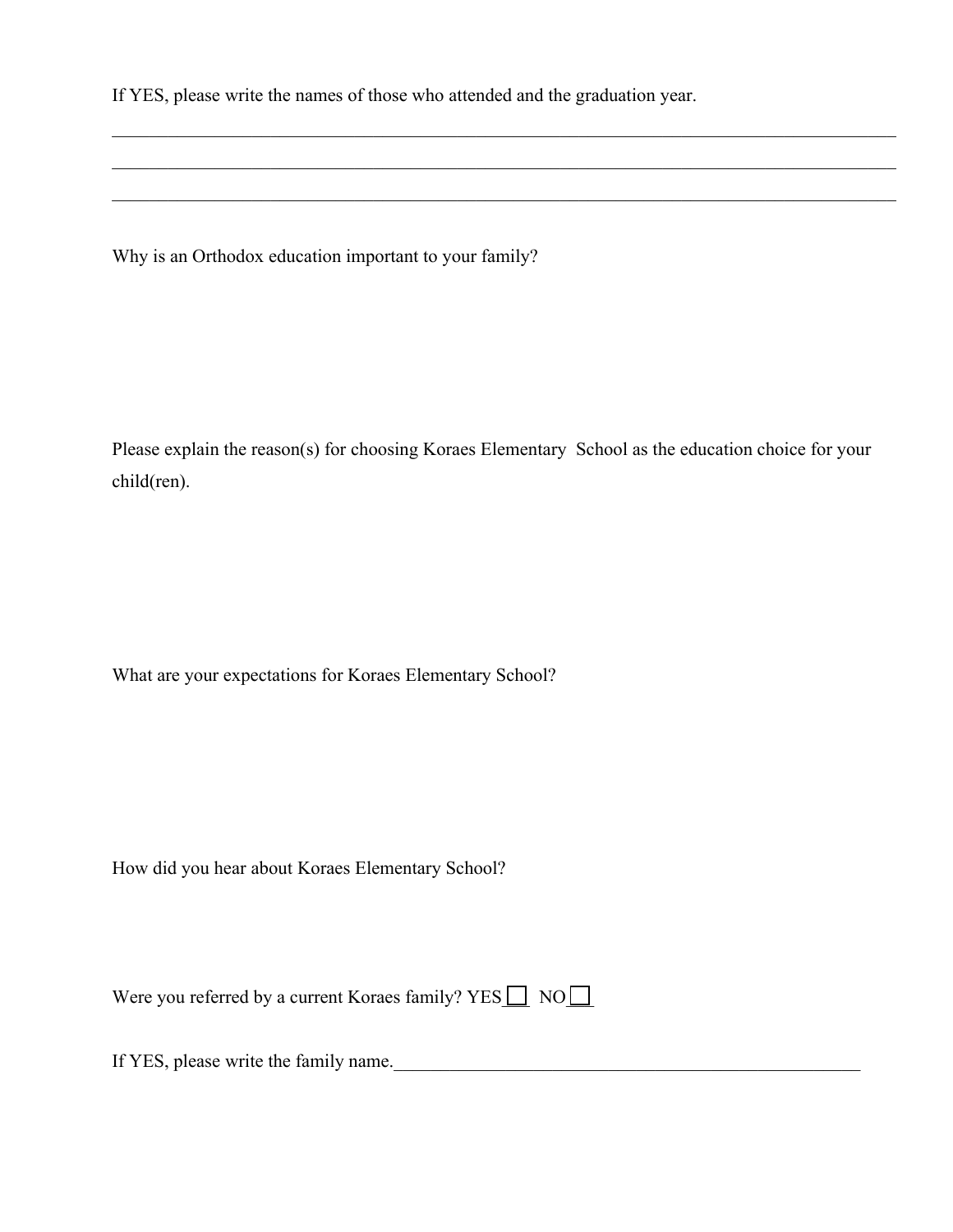|                                                                                        | <b>Kindergarten Enrollment</b><br>Student must be 5 years of age<br>on or before September 1, 2022 |  |
|----------------------------------------------------------------------------------------|----------------------------------------------------------------------------------------------------|--|
| Has your child attended preschool? YES                                                 |                                                                                                    |  |
| If YES, for how long?                                                                  |                                                                                                    |  |
| Name of preschool attended:                                                            |                                                                                                    |  |
| (If you have a report card from a previous preschool, please submit a copy to Koraes.) |                                                                                                    |  |
| Does your child spend time looking at books? YES                                       |                                                                                                    |  |
| Do you read to your child? YES                                                         |                                                                                                    |  |
| Is your child able to remember songs and rhymes? YES                                   |                                                                                                    |  |
| Has your child had experience with scissors? YES                                       | N <sub>O</sub>                                                                                     |  |
| Is your child right or left handed? LEFT                                               | NO DOMINANCE YET<br>RIGHT                                                                          |  |
|                                                                                        | Does your child follow toileting and washing routines independently? YES                           |  |
|                                                                                        | If NO, please indicate which routines are still developing:                                        |  |

| Has your child ever been evaluated by a professional? (Speech Therapist, OT, PT, Behavioral Specialist, |
|---------------------------------------------------------------------------------------------------------|
| Psychologist, etc.) $YES$ NO                                                                            |
| If YES, please provide reason for evaluation:                                                           |

Name of service provider: \_\_\_\_\_\_\_\_\_\_\_\_\_\_\_\_\_\_\_\_\_\_\_\_\_\_\_\_\_\_\_\_\_\_\_\_\_\_\_\_\_\_\_\_\_\_\_\_\_\_\_\_\_\_\_ Date of services: Is your child currently receiving any services now?  $YES$  NO $\Box$ Does your child currently have an IEP? YES\_\_\_ NO Does your child currently have a 504 Plan?  $YES$  NO  $\Box$ If YES, please attach a copy of the most recent evaluation or plan.